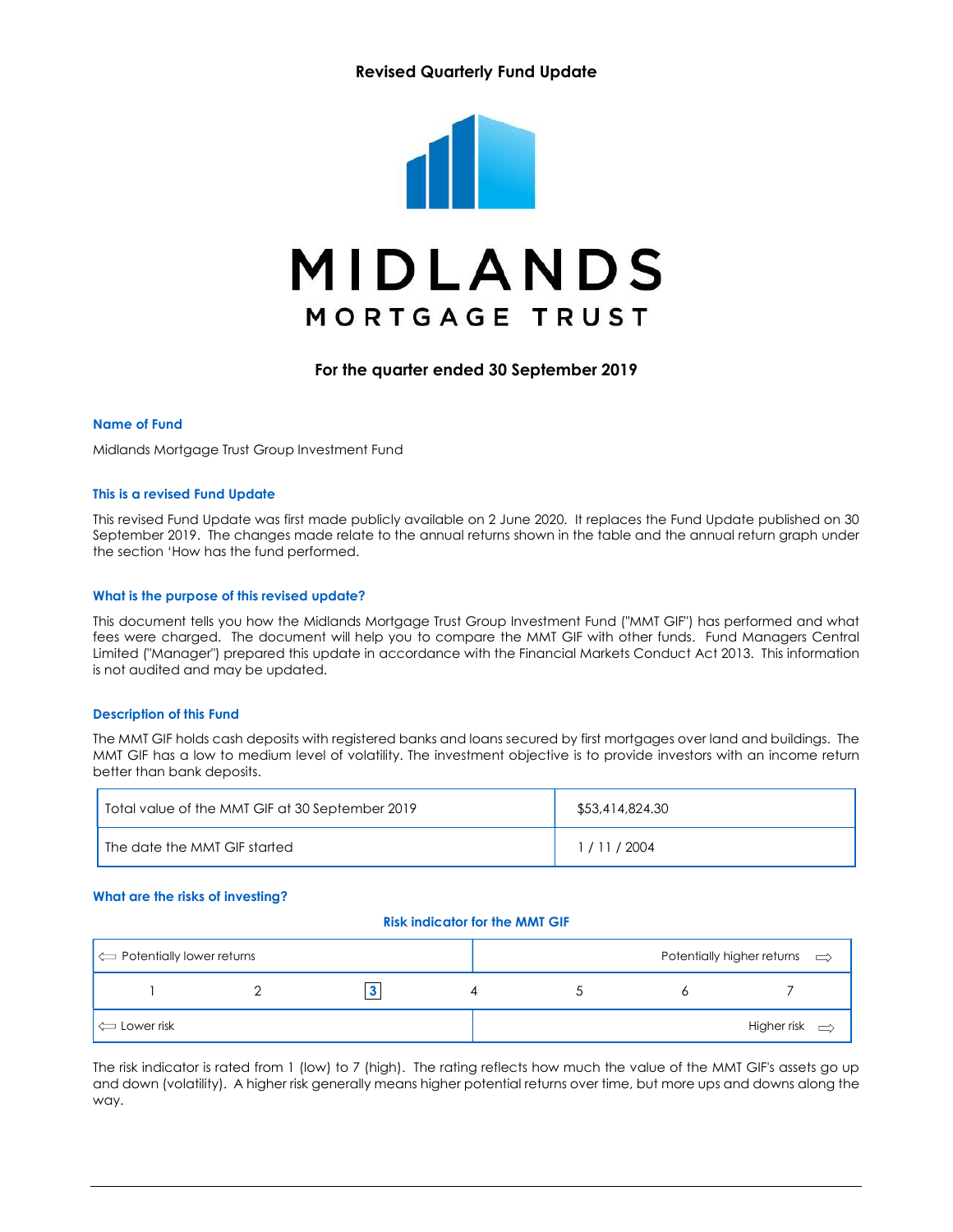To help you clarify your own attitude to risk, you can seek financial advice or work out your risk profile at www.sorted.org.nz/tools/investor-kickstarter.<br>Note that even the lowest category does not mean a risk-free investment, and there are other risks (described under the

heading 'Other specific risks') that are not captured by this rating.

This risk indicator is not a guarantee of a fund's future performance. The risk indicator is based on the returns data for the 5 year period ending 30 September 2019. While risk indicators are usually relatively stable, they do shift from time to time. The risk indicator will be updated in future fund updates.

See the Product Disclosure Statement (PDS) for more information about the risks associated with investing in the MMT GIF.

#### How has the Fund Performed?

|                                                                | Average over past 5 years | Past year |
|----------------------------------------------------------------|---------------------------|-----------|
| <b>Annual return</b><br>(after deductions for charges and tax) | 5.40%                     | 4.59%     |
| Annual return<br>(after deductions for charges but before tax) | 5.40%                     | 4.59%     |

The MMT GIF does not pay tax on investor income, it does however deduct withholding tax from individual investor returns at their elected withholding tax rate. See the PDS for more information on tax.

The Financial Markets Conduct (Market Index) Exemption Notice 2018 came into force on 17 July 2018. MMT is exempted from the requirement of providing market index comparisons, as there is no appropriate comparative market index and no suitable comparable peer group index for the MMT GIF against which to assess either movements in the market in relation to return from the assets in which MMT invests or the performance of MMT GIF as a whole. Refer to document titled 'No Market or Peer Group Indices' disclosed on the offer register as '20181029 Midlands Market Index Exemption.pdf'.



## Annual Return Graph

#### Previous complete disclosure years

The graph shows the MMT GIF annual return after charges and tax for each of the last 10 years ending 31 March, up to 31 March 2019. The last bar show the average annual return over the last 10 years, up to 30 September 2019.

Important: This does not tell you how the fund will perform in the future.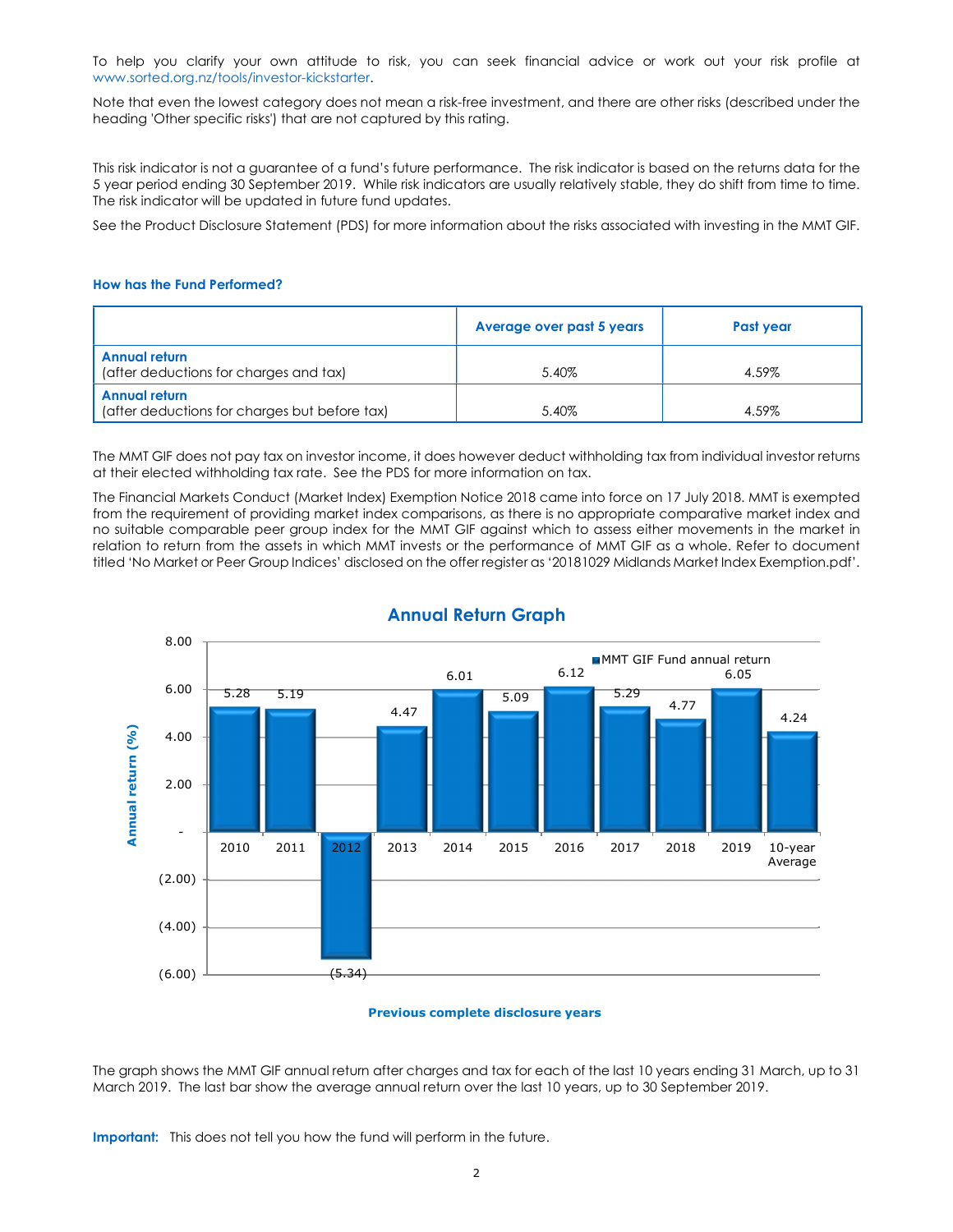#### What fees are investors charged?

Investors in the MMT GIF are charged fund charges. In the year to 31 March 2019 these were:

|                                                           | % of net asset value |
|-----------------------------------------------------------|----------------------|
| <b>Total MMT GIF charges <math>[A = B + C]</math></b>     | 2.11%                |
| Which are made up of -                                    |                      |
| Total management and administration charges $[B = D + E]$ | 2.11%                |
| Including -                                               |                      |
| Manager's basic fee [D]                                   | 1.75%                |
| Other management and administration charges [E]           | 0.36%                |
| <b>Total performance-based fees [C]</b>                   | Nil                  |
|                                                           |                      |
| <b>Other charges</b>                                      | Nil                  |

The above fees are exclusive of GST and represent the actual fees charged for the year.

Investors may also be charged individual action fees for specific actions or decisions (for example, for withdrawing from or switching funds). Such See the PDS for more information about those fees.

#### Example of how this applies to an investor

Small differences in fees and charges can have a big impact on your investment over the long term.

Jane had \$10,000 in the fund at the start of the year and did not make further contributions. At the end of the year, Jane received a return after fund charges were deducted of \$537 (that is 5.37% of her initial \$10,000). Jane paid no other charges. This gives Jane a total return of \$537 for the year before the deduction of withholding tax at her elected withholding tax rate.

#### What does the Fund invest in?

This shows the types of assets that the MMT GIF invests in.



Unlisted property is first-ranking mortgages secured over New Zealand properties. Cash and cash equivalents are on-call deposits with New Zealand registered banks. New Zealand Fixed Interest is term deposits with New Zealand registered banks.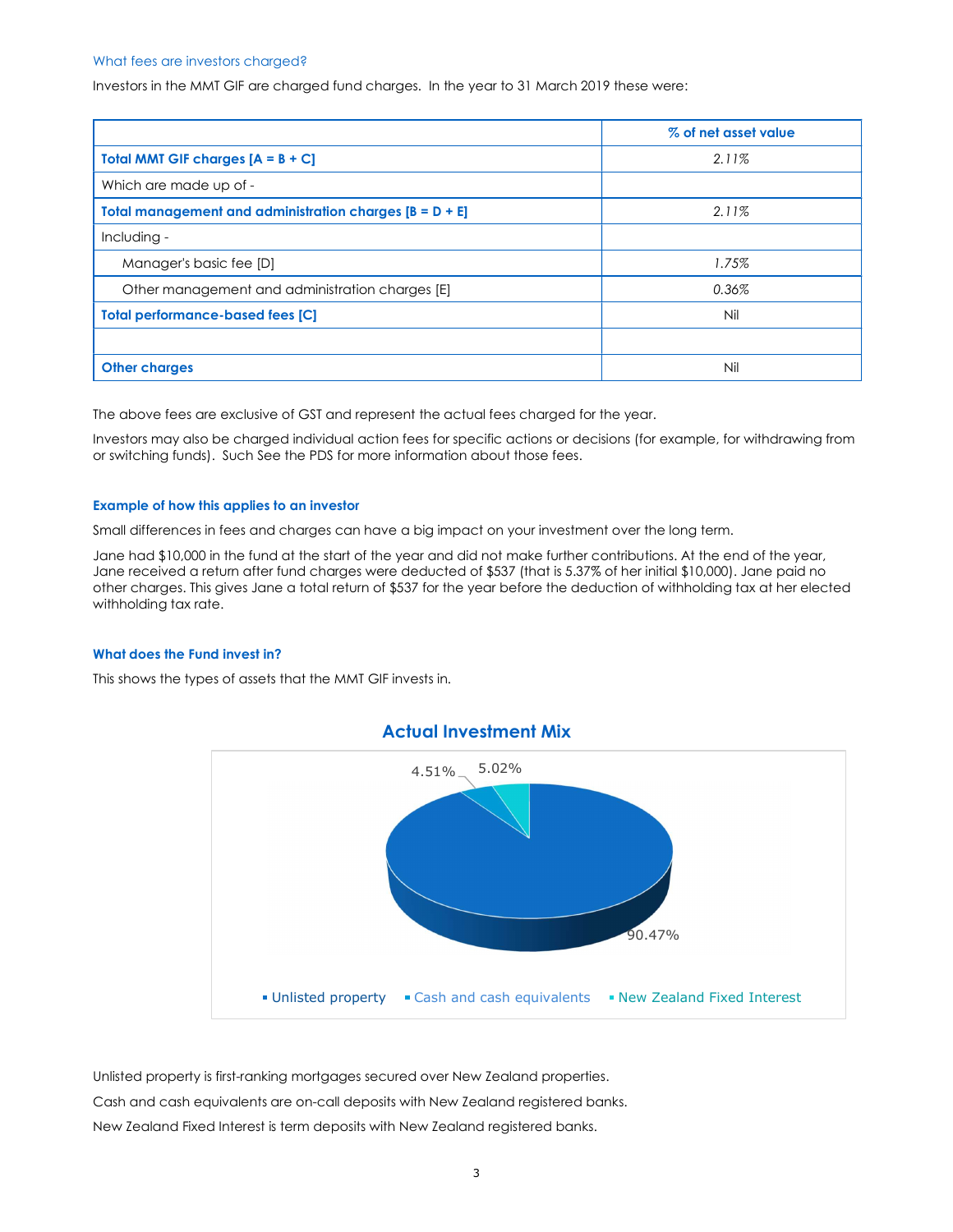| <b>Asset name</b>     |             |            | % of fund<br>net assets | <b>Type</b>       | <b>Country</b> | <b>Credit rating</b> |
|-----------------------|-------------|------------|-------------------------|-------------------|----------------|----------------------|
| ANZ Call              |             |            |                         | Cash and cash     |                |                      |
| Account               |             |            | 4.49%                   | equivalents       | NZ.            | AA-                  |
| 11524319.2            | Commercial  | Northland  | 2.89%                   | Unlisted property | NZ             | unrated              |
| 11361839.2            | Residential | Wellington | 1.97%                   | Unlisted property | NZ             | unrated              |
| 10862982.1            | Commercial  | Hawkes Bay | 1.86%                   | Unlisted property | NZ.            | unrated              |
| 11142756.2            | Rural       | Canterbury | 1.86%                   | Unlisted property | NZ.            | unrated              |
| 11443990.3            | Rural       | Otago      | .78%                    | Unlisted property | NZ             | unrated              |
| 11468155.2            | Residential | Auckland   | 1.71%                   | Unlisted property | NZ             | unrated              |
| 11486071.2            | Residential | Auckland   | $1.71\%$                | Unlisted property | NZ.            | unrated              |
| 10982318.2            | Rural       | Hawkes Bay | 1.62%                   | Unlisted property | NZ             | unrated              |
| 11452772.5            | Commercial  | Wellington | 1.60%                   | Unlisted property | NZ             | unrated              |
| <b>Total value of</b> |             |            |                         |                   |                |                      |
| top 10 assets         |             |            | 21.49%                  |                   |                |                      |

# Top 10 Investments

The total value of the 10 individual assets as a percentage of the net asset value of the fund is 21.49%.

# Key Personnel

| <b>Name</b>          | <b>Current position</b> | Years    | <b>Months</b>   | <b>Previous position</b>                           | Years | <b>Months</b> |
|----------------------|-------------------------|----------|-----------------|----------------------------------------------------|-------|---------------|
|                      | Chairman of             |          |                 | Director Bramwell Bate                             |       |               |
| Graham Throp         | Investment Committee    | 14       | 10 <sup>°</sup> | Lawyers                                            | 40    |               |
| Preston Bulfin       | Investment Committee    | 14       | 10              | <b>Consultant Halliwells Solicitors</b>            | 49    | $\Omega$      |
| John Campbell        | Investment Committee    | 14       | 10 <sup>°</sup> | Partner Davidson Armstrong<br>and Campbell Lawyers | 35    |               |
| <b>Tobias Taylor</b> | Chief Executive Officer | $\Omega$ |                 | <b>Head of Wealth</b><br>Management AdviceFirst    |       |               |
| Mark Hardman         | Senior Loans Manager    | $\Omega$ | 10 <sup>°</sup> | Director Hawke's Bay Debt<br>Advisory              |       | 3             |

### Additional information

The Manager has prepared this additional information in accordance with the Financial Markets Conduct (Managed Funds - Loan Disclosure Requirements) Exemption Notice 2019.